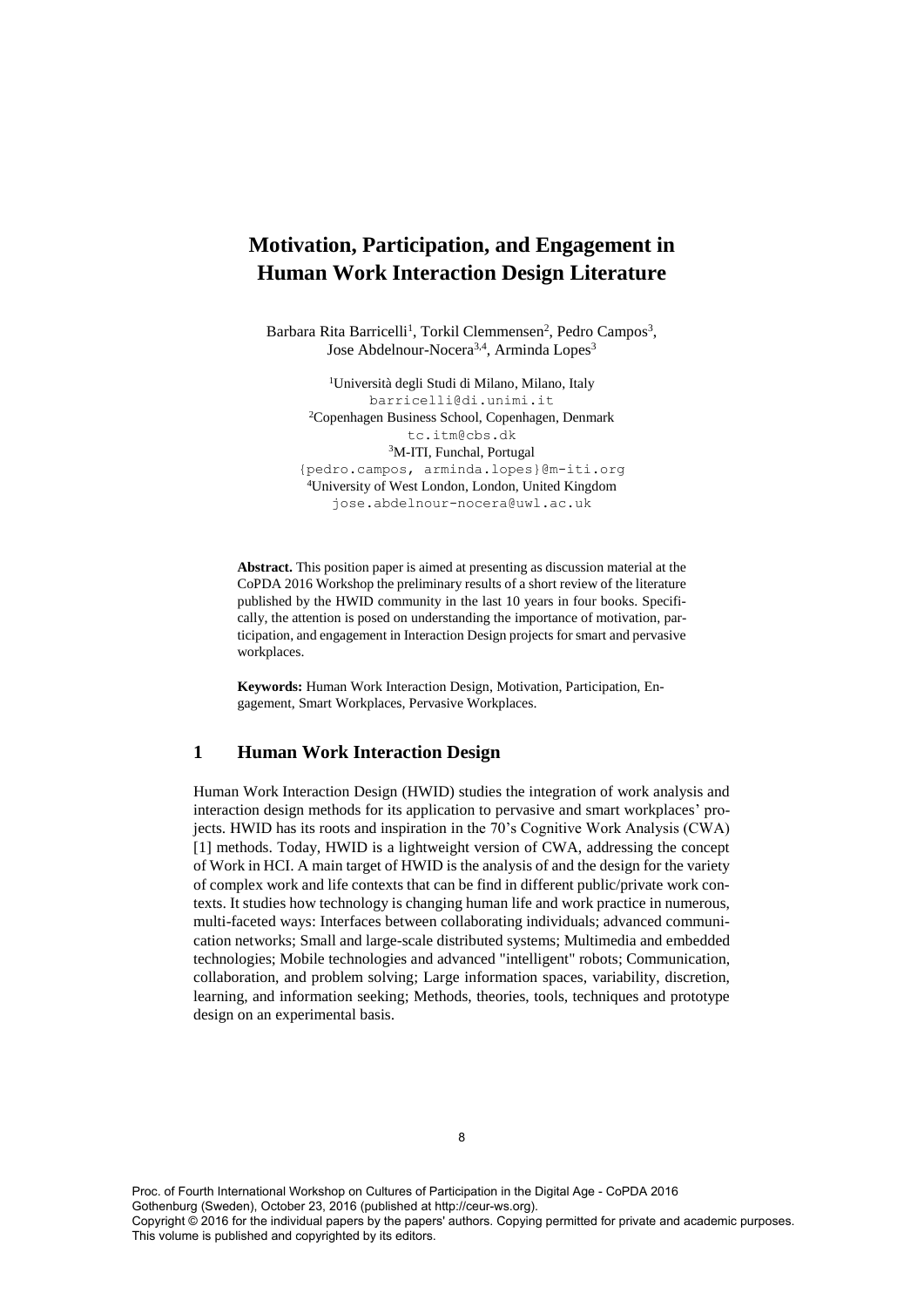The IFIP TC 13.6 Working Group on Human Work Interaction  $Design<sup>1</sup>$  is part of the International Federation for Information Processing<sup>2</sup> and specifically of its Technical Committee on Human-Computer Interaction  $(HCI)<sup>3</sup>$ . The mission of the group is to empower users by designing smarter workplaces, in many different work domains. The aims of the HWID working group are: Encouraging empirical studies and conceptualizations of the interaction among humans, their variegated social contexts and the technology they use both within and across these contexts; Promoting the use of knowledge, concepts, methods and techniques that enables user studies to procure a better apprehension of the complex interplay between individual, social and organizational contexts and thereby a better understanding of how and why people work in the ways they do; Promoting a better understanding of the relationship between work-domain based empirical studies and iterative design of prototypes and new technologies; Establishing a network of researchers, practitioners and domain/subject matter experts working within this field. The group provides the basis for an improved cross-disciplinary co-operation and mutual inspiration among researchers, but also leads to a number of new research initiatives and developments, as well as to an increased awareness of HWID in existing HCI educations. Complexity is a key notion in the working group, not *a priori* defined or limited to any particular domains.

In this paper, we briefly report a review of the collection of papers published by the Working Group community in the last 10 years in four books. The focus is on understanding the role of motivation, participation, and engagement in the reported projects. In particular, we aim to discuss at the workshop on the potentials of a participatory [2] approach applied to the Interaction Design for workplaces, both pervasive and smart.

## **2 Motivation, Participation, and Engagement in HWID Literature**

For this position paper, we considered the four books edited by the IFIP TC13.6 HWID group as outcome of the four editions of HWID Conferences:

- 1. 2006 in Madeira (Portugal). The focus of the papers included in the first book "Human Work Interaction Design: Designing for Human Work" [3] is on synthesizing work analysis and design sketching, with a particular attention on how to read design sketches within different approaches to analysis and design of human-work interaction.
- 2. 2009 in Pune (India). Its contributions were published in the book "Human Work Interaction Design: Usability in Social, Cultural and Organizational Contexts" [4] that investigates the concept of usability in social, cultural, and organizational contexts.

<sup>1</sup> http://hwid.m-iti.org/

<sup>2</sup> http://www.ifip.org/

<sup>3</sup> http://ifip-tc13.org/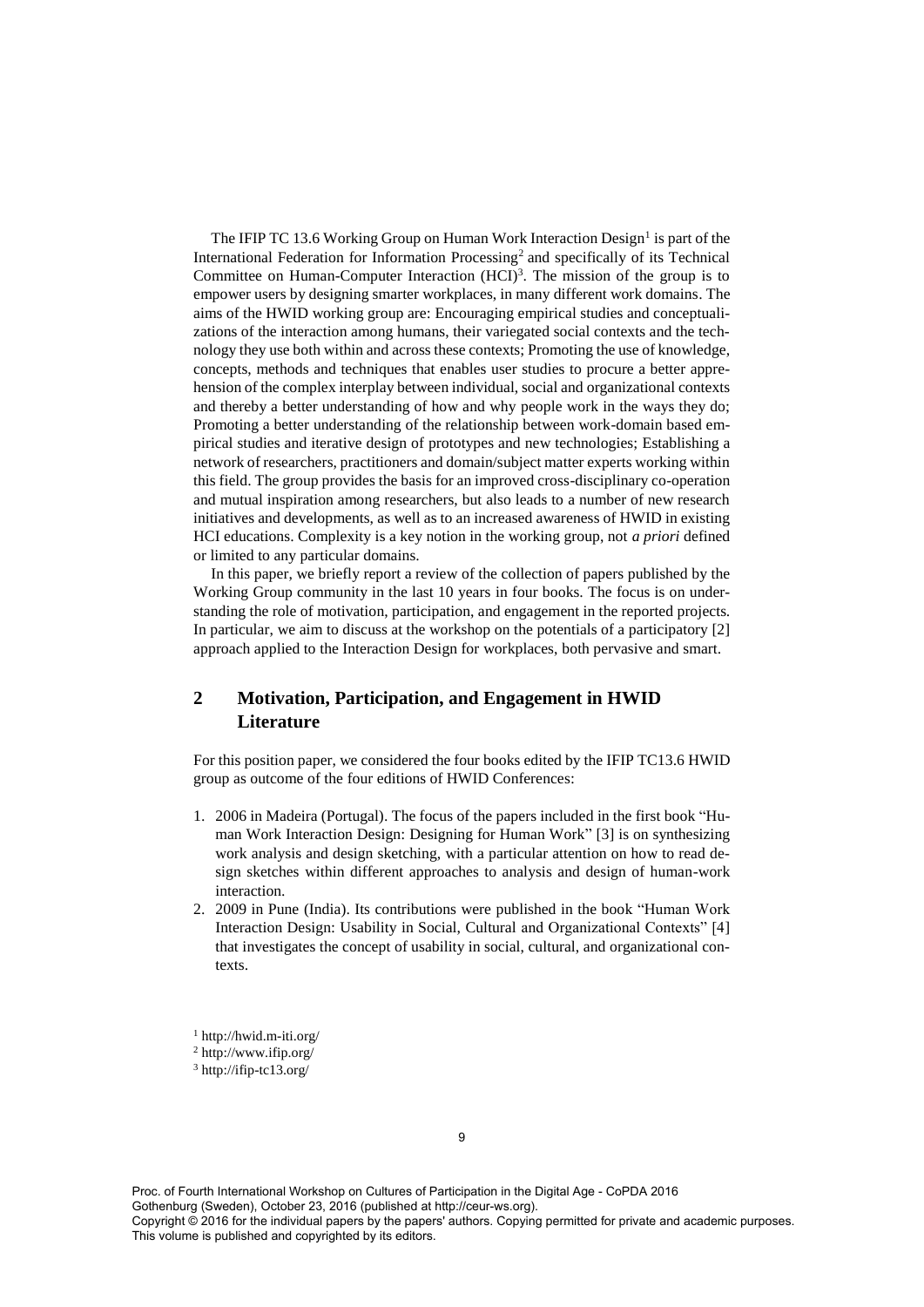3. 2012 in Copenhagen (Denmark). The third book "Human Work Interaction Design. Work Analysis and HCI" [5] discusses HWID from a strict Work Analysis and HCI perspective.

4. 2015 in London (United Kingdom). The theme of the "Human Work Interaction Design. Work Analysis and Interaction Design Methods for Pervasive and Smart Workplaces" [6] is the integration of work analysis and interaction design methods for pervasive and smart workplaces.

We reviewed all the 64 papers in the four books searching for three specific terms: motivation, participation, and engagement. We are in fact interested in discussing at the CoPDA Workshop the importance of such aspects in successful participatory/cooperative design projects that involve stakeholders and domain experts. More than focusing on terms occurrences and quantitative data, we would like to present some of the sentences that we find more significant for a constructive discussion during the workshop. The interest in on participation, motivation, and engagement in discussing HWID appears to be constant in time; no particular trends have been detected.

#### **2.1 Motivation**

| $[7]$  | Activity theory encompasses and integrates a number of different areas of       |
|--------|---------------------------------------------------------------------------------|
|        | analysis for any given activity, including structure, context and development.  |
|        | The structure of the activity is decomposed into its sub-components, and an-    |
|        | alysed in terms of human motivations. This decomposition includes the full      |
|        | range from understanding the broad activity and its motives, individual con-    |
|        | scious actions and goals, down to people's sub-conscious operations and the     |
|        | conditions that trigger them.                                                   |
| [8]    | Such a distinction has been referred to by the terms causal systems and inten-  |
|        | tional systems. In causal systems, the outcomes are predictable by the laws of  |
|        | nature, whereas, intentional systems cannot be and are instead based on hu-     |
|        | man motivation.                                                                 |
| $[9]$  | For the moderator skill level there are also specific contexts such as user's   |
|        | motivation " in the sense that you have to realize that when a person is not    |
|        | motivated, he is probably not giving you the real feedbackthe moderator has     |
|        | to realize that and he has to do some twists".                                  |
| [9]    | 'Overall user evaluator relationship' is related to the user's motivation and   |
|        | considered during test protocol development "You have to spend extra efforts    |
|        | if that person is not motivated one of the reasons for using [specific kind     |
|        | of] scenarios is to make the user comfortable".                                 |
| $[10]$ | Personal goals, computer self-efficacy, motivation, computer usage, anxiety,    |
|        | age, internet efficacy and attitude have been reported to influence user inter- |
|        | actions and satisfaction which may affect the success and failure of a task.    |
| $[11]$ | Motivation can be considered as a characteristic of the worker influencing his  |
|        | or her experience. Sources for motivation are, for example, an increase of      |
|        | productivity despite having a lot of equipment down, working passionately       |
|        |                                                                                 |

Proc. of Fourth International Workshop on Cultures of Participation in the Digital Age - CoPDA 2016 Gothenburg (Sweden), October 23, 2016 (published at http://ceur-ws.org). Copyright © 2016 for the individual papers by the papers' authors. Copying permitted for private and academic purposes. This volume is published and copyrighted by its editors.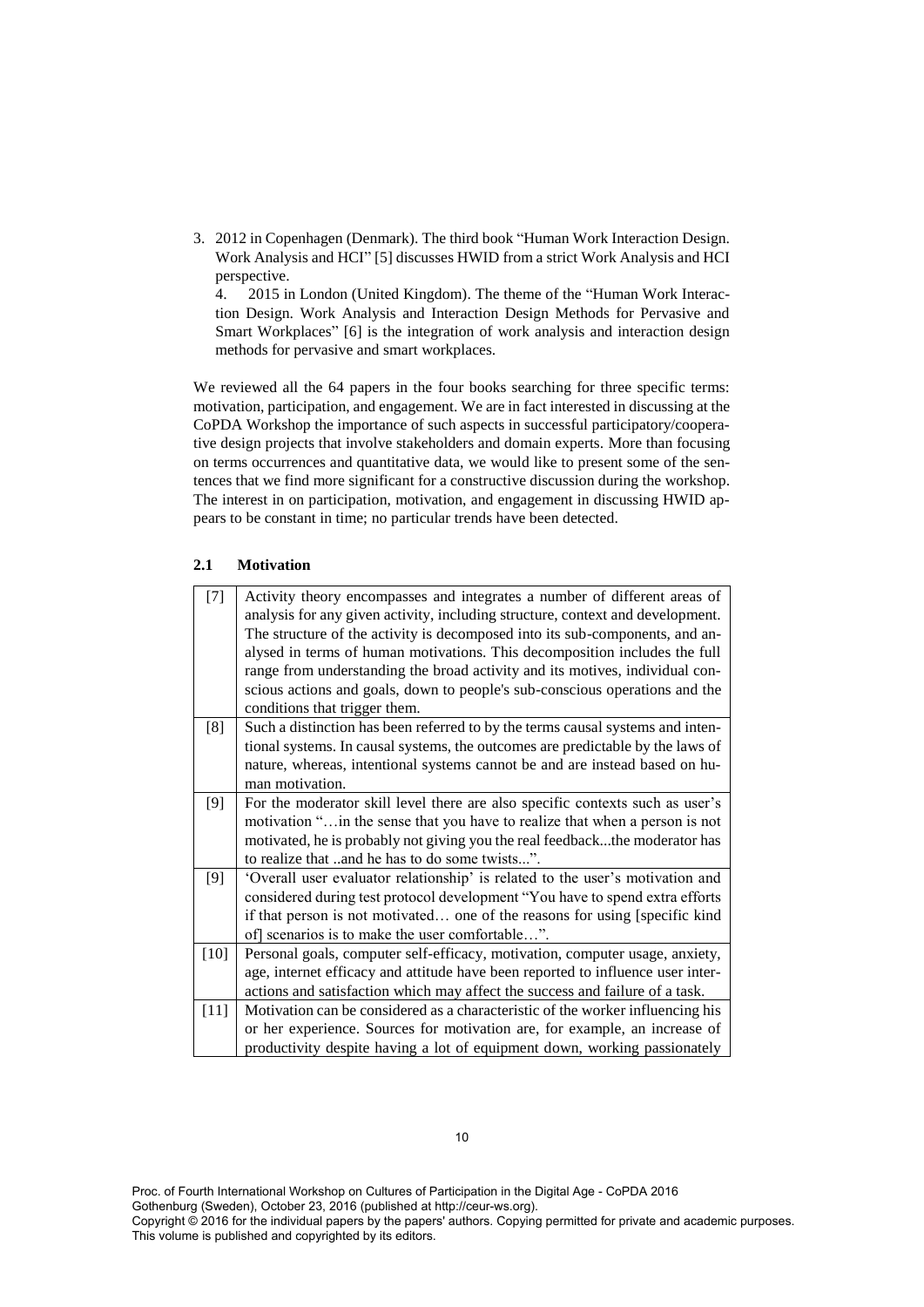|      | for a common goal, or getting invited for a coffee to speak about the company.  |
|------|---------------------------------------------------------------------------------|
|      | Further, the workers' attitude towards the system to interact with is crucial.  |
| [12] | The workplace analysis was determinant to improve quality of services, either   |
|      | for the employees or other stakeholders. It permitted to increase the levels of |
|      | employees' motivation, and engagement.                                          |

The concept of motivation clearly is used in different ways, from the broad activitylevel-motivation in [7] and organizational level motivation in [12] and [11], to the general abstract human motivation in [8] and the traditional individualistic motivation in [9], [10] and to some degree [11].

### **2.2 Participation**

| $[13]$ | The philosophy of the Action Research approach is that some knowledge<br>about human activity can best be gained from the natural environment in<br>which phenomena occur and that the acknowledged participation of the re-<br>searcher and the subjects as co-participants are necessary for understanding<br>them. Furthermore, AR recognizes that the researcher has knowledge that<br>may be relevant to the activities under study and may contribute this to the<br>research setting. Indeed, AR is particularly suited to studying processes where                                                                                                                                                                                                                                                                                                                                       |
|--------|--------------------------------------------------------------------------------------------------------------------------------------------------------------------------------------------------------------------------------------------------------------------------------------------------------------------------------------------------------------------------------------------------------------------------------------------------------------------------------------------------------------------------------------------------------------------------------------------------------------------------------------------------------------------------------------------------------------------------------------------------------------------------------------------------------------------------------------------------------------------------------------------------|
|        | the organisation can be aided by the expert knowledge of the researcher.<br>Sketching supported Collaboration by allowing team members to create sce-                                                                                                                                                                                                                                                                                                                                                                                                                                                                                                                                                                                                                                                                                                                                            |
| $[13]$ | narios from which to elicit feedback and participation of others. Sketching                                                                                                                                                                                                                                                                                                                                                                                                                                                                                                                                                                                                                                                                                                                                                                                                                      |
|        | also triggered understanding among designers which allowed them to build                                                                                                                                                                                                                                                                                                                                                                                                                                                                                                                                                                                                                                                                                                                                                                                                                         |
|        | on each other's ideas.                                                                                                                                                                                                                                                                                                                                                                                                                                                                                                                                                                                                                                                                                                                                                                                                                                                                           |
| $[14]$ | The practice of dialogue contributes to the design of objects and systems that                                                                                                                                                                                                                                                                                                                                                                                                                                                                                                                                                                                                                                                                                                                                                                                                                   |
|        | clarify all the design process through listening, hearing and participation.                                                                                                                                                                                                                                                                                                                                                                                                                                                                                                                                                                                                                                                                                                                                                                                                                     |
|        | Planned actions and interactions are often difficult to predict with clarity and                                                                                                                                                                                                                                                                                                                                                                                                                                                                                                                                                                                                                                                                                                                                                                                                                 |
|        | confidence. Dialogue helps us to find connection and meaning within the de-                                                                                                                                                                                                                                                                                                                                                                                                                                                                                                                                                                                                                                                                                                                                                                                                                      |
|        | sign process. Dialogue invites discovery as design does. It develops common                                                                                                                                                                                                                                                                                                                                                                                                                                                                                                                                                                                                                                                                                                                                                                                                                      |
|        | values and allows participants to express their own interests and ideas.                                                                                                                                                                                                                                                                                                                                                                                                                                                                                                                                                                                                                                                                                                                                                                                                                         |
| $[15]$ | User centred development is based on the principle that all development of<br>technical IT systems for a workplace must be performed through active par-<br>ticipation by persons that know the organisation and the work practice, i.e.<br>the ones that actually performs the work. Experts from the outside can never<br>fully understand the activities and can never alone decide whether a solution<br>is good or bad. The ones that truly know the workplace and its practice can<br>on the other hand not by them self describe and analyse their own organisa-<br>tion and work practice. Neither do they have the full competence to propose<br>new, innovative solutions regarding the organisations as well as its IT sup-<br>port. It is only together and based on a suitable model for cooperation between<br>future users and designers (researchers) that the work can succeed. |
| $[16]$ | Without ensuring the participation of a valid sample of stakeholders, the eval-                                                                                                                                                                                                                                                                                                                                                                                                                                                                                                                                                                                                                                                                                                                                                                                                                  |
|        | uation process remains partial and most critical issues can be fatally missed.                                                                                                                                                                                                                                                                                                                                                                                                                                                                                                                                                                                                                                                                                                                                                                                                                   |

Proc. of Fourth International Workshop on Cultures of Participation in the Digital Age - CoPDA 2016 Gothenburg (Sweden), October 23, 2016 (published at http://ceur-ws.org). Copyright © 2016 for the individual papers by the papers' authors. Copying permitted for private and academic purposes. This volume is published and copyrighted by its editors.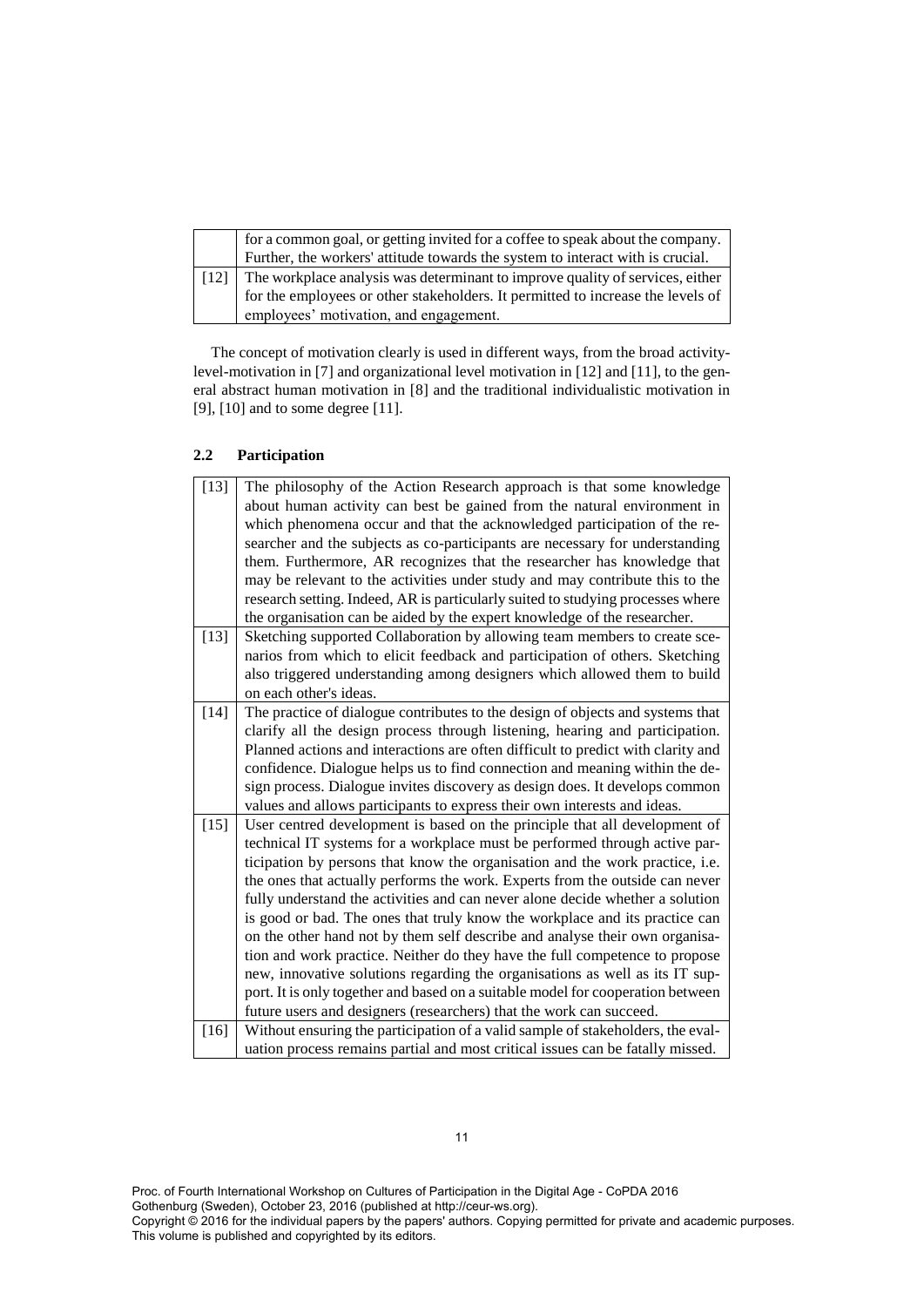Participation appears to be understood much the same by different authors, as involving end users to some degree in the development process. There are no attempts to question this kind of participation in the HWID papers.

#### **2.3 Engagement**

| $[15]$ | The participants were encouraged to engage their colleagues from their re-      |
|--------|---------------------------------------------------------------------------------|
|        | spectively workplace when completing the assignments. The distributed as-       |
|        | signments were often related to how things are carried out, how and why, and    |
|        | they were closely coupled to the theme of the next seminar occasion.            |
| $[17]$ | We tried to engage the usability professionals and succeeded to some extent.    |
|        | They participated in several workshops and one of them acted as a co-facili-    |
|        | tator in a couple of workshops with end-users. But in the end, we researchers   |
|        | were the main actors and the majority of activities were done by us alone. So   |
|        | in this respect, the UCD guerilla tactics was not enough. We needed more        |
|        | support and engagement from the organization than was possible.                 |
| $[12]$ | The workplace analysis was determinant to improve quality of services, either   |
|        | for the employees or other stakeholders. It permitted to increase the levels of |
|        | employees' motivation, and engagement.                                          |
| $[18]$ | Similarly, co-realization emphasizes the need for a long-term engagement be-    |
|        | tween designers and users, as the full implications of new technology for       |
|        | work practices can only be revealed in and through the system's subsequent      |
|        | use.                                                                            |

Engagement appears to cover a) talk to other people, see [15]; b) involve other people, see [17], c) a kind of pairing, see [18], and d) being absorbed in one's work, see [12], so at least four different meanings of the term.

## **3 Conclusion**

While the HWID literature agrees on one common view of the *participation* concept, there are several definitions associated with *motivation* and *engagement*. This position paper is aimed at offering some discussion starting points during the CoPDA workshop especially in relation to three of its main topics: how users' skills can be enhanced with active participation; how users can take charge of their responsibility and capability for improving their work, learning and personal environments; and how to support humanwork interaction (supported by computers) and not only human-computer interaction (so people can focus on their tasks rather than on the use of computer systems).

#### **4 References**

1. Rasmussen, J., Pejtersen, A., Goodstein, L. P.: Cognitive systems engineering. Wiley (1994).

Proc. of Fourth International Workshop on Cultures of Participation in the Digital Age - CoPDA 2016 Gothenburg (Sweden), October 23, 2016 (published at http://ceur-ws.org). Copyright © 2016 for the individual papers by the papers' authors. Copying permitted for private and academic purposes. This volume is published and copyrighted by its editors.